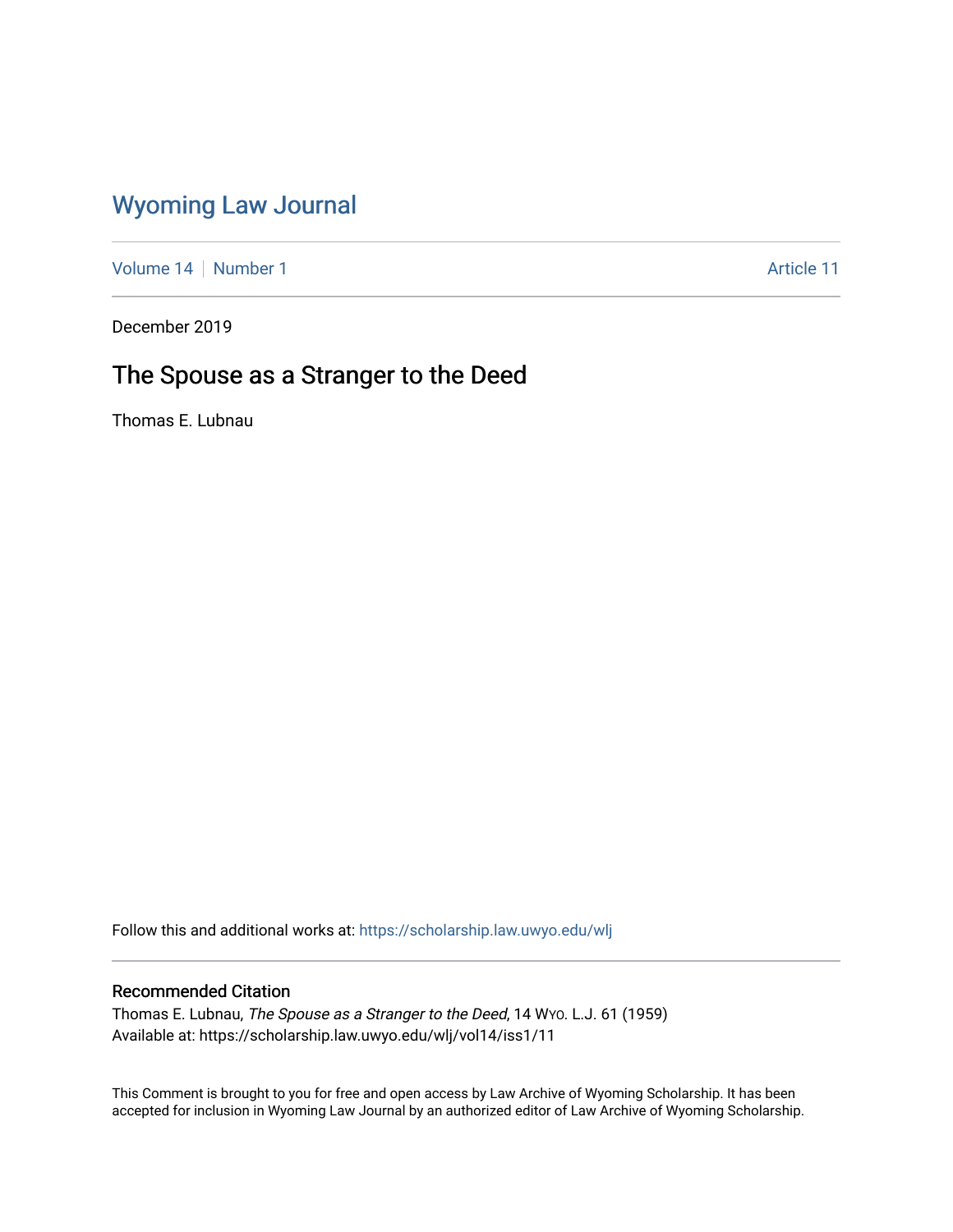*NOTES*

outlet for the manufacturer's products. "Even apart from the incentive for the greatest possible care which strict liability provides, there is an obvious argument that in the public interest, the consumer is entitled to the maximum of protection at the hands of someone, and the producer, practically and morally, is the one to afford **it."29**

RICHARD **E. DAY**

### THE SPOUSE AS A STRANGER TO THE DEED

It is elementary law that one of the essentials to a good conveyance is to have the spouse join in the execution of a deed for the purpose of releasing homestead rights; however, certain problems of draftsmanship may arise as to the correct manner in which the non-owning spouse should execute such a release in Wyoming. The enactment of comparatively recent legislation seems to indicate that it is permissible for the husband or wife, who owns no interest in the property, to sign the deed as grantor in order to release homestead rights.' *A* deed which is executed in this fashion containing a reservation in favor of the grantor may give rise to an ambiguous situation. The question arises as to whether or not the reservation is sufficient to create a vested interest in the non-owning spouse. The issue is one which is most likely to arise at a date later than the conveyance, although an immediate question raised is that of reporting the gift for tax purposes *if* there is a conveyance to the spouse. Normally the problem will be encountered upon examination of the title or the administration of the estate of either husband or the wife, such as the preparation of the inventory or the payment of estate taxes.

A primitive rule of the common law, still applied in modern law, is that a reservation in a deed consists of a right in favor of the grantor and that it cannot operate in favor of a stranger to the deed. $2$  At common law a reservation was the creation of some new thing issuing out of the land not previously in existence, such as a rent or feudal service.<sup>3</sup> Since by definition the conveyance was inoperative as to the right reserved, it was on strict principle impossible to hold that the right reserved could be transferred by force of the reservation to a third party. The authority relied upon for this interpretation was the common law writers.<sup>4</sup>

**<sup>29.</sup>** Prosser, Torts, **507 .(2d** ed. **1955).**

**<sup>1.</sup>** The former requirement that the certificate of acknowledgement contain a clause releasing homestead rights has been repealed. Wyo. Comp. Stat. §§ **66-209, 66-211** (1945) as amended **by §§** 2, **3, Ch. 72, S.L.** of Wyo., 1949. At present, the only requirement is that the conveyance contain a clause releasing homestead rights Wyo. Comp. Stat. § **66-209** (Supp. **1957).**

<sup>2.</sup> See cases in **39** A.L.R. **128 (1925).**

**<sup>3.</sup>** Stone v. Stone, 141 Iowa 438, **119** N.W. **712 (1909).**

<sup>4.</sup> Sheppard, Touchstone of Common Assurance, **80.**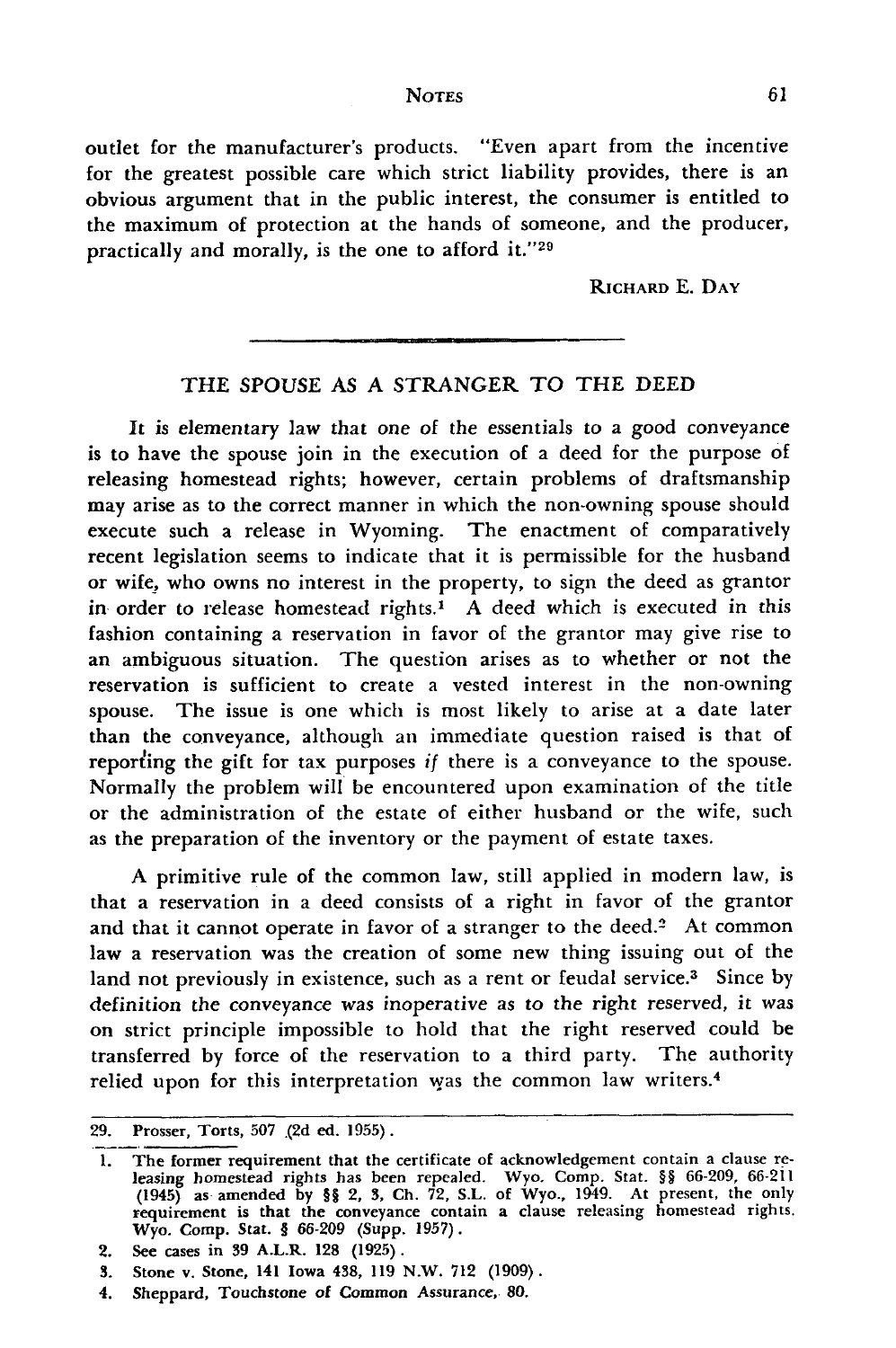An exception in a deed, on the other hand, operated to exclude or exempt from the operation of the conveyance something *in esse* at the time of the grant.<sup>5</sup> A provision, as an exception, cannot operate to vest rights in a stranger to the deed;6 however, **it** may recognize and confirm rights already existing in third persons. <sup>7</sup>

The use of the words "reserving" and "excepting" are often used interchangeably in a deed, and it is often difficult to determine exactly what is intended.8 While the distinction between a reservation and an exception is generally recognized, the modern view is that in construing a deed the technical meaning of the words used must submit to the manifest intentions of the parties to the instrument as evidenced **by** the language of the deed in its entirety.9

Although the courts are in accord as to the general rule, they are divided as to whether a reservation of a life estate to the grantor and spouse in a deed made by husband and wife operates as an exception to the common law rule. In *Saunders v. Saunders10* **it** was held that where a life estate was expressly reserved in favor of both husband and wife, the spouse has such an interest in the property by way of homestead, or such an indefeasible interest as heir or by way of dower, that the combined interest of husband and wife in the property is sufficient to support a reservation of a life estate to either or both of them, **by** their joint execution of a deed which conveys or waives all their rights. In essence, the court's theory was that in view of the rights which husband and wife *have* or *would* acquire in each other's property, such interest would support a reservation of a life estate to both of them, without express words of grant from the one possessing legal title. It did not trouble the court that before the reservation the non-owing spouse logically should have an estate as large or .larger than the life estate.

Another construction is to give effect to the manifest intention, as expressed in the deed, as a means of giving effect to a reservation or exception of a life interest in favor of owner's spouse.<sup>11</sup> Thus, in *Hall v*. *Meade,12* where grantor reserved the right to occupy the land or sell or dispose of the minerals during the lives of both husband and wife, the deed was supported on the principle that if the intention is manifest the instrument should be construed without regard to technical rules of construction and that such intention will control even though it be inaptly or awkardly

**9. Corlett v.** Cox, **- Colo. -, 333 P.2d 619 (1958).**

**<sup>5.</sup> Supra note 3.**

**<sup>6.</sup> Joiner v. Sullivan, 260 S.W.2d 439 (Tex. 1953).**

**<sup>7.</sup> Deaver v. Aaron, 159 Ga. 597, 126 S.E. 382, 39 A.L.R. 126 (1925).**

**<sup>8.</sup> The strict requirements at common law demanded that** an **exception be placed in the granting clause, whereas the proper place for a reservation was in the reddendum clause. Marias River Syndicate v. Big West Oil Co., 98 Mont. 254, 38 P.2d 599 (1934).**

**<sup>10. 373</sup> Il. 302, 26 N.E.2d 126, 129 A.L.R. 306 (1940). 11. Boyer v. Murphy, 202 Cal. 23, 259 Pac. 38 (1927).**

**<sup>12. 244</sup> Ky. 718, 51 S.W.2d 974 (1932).**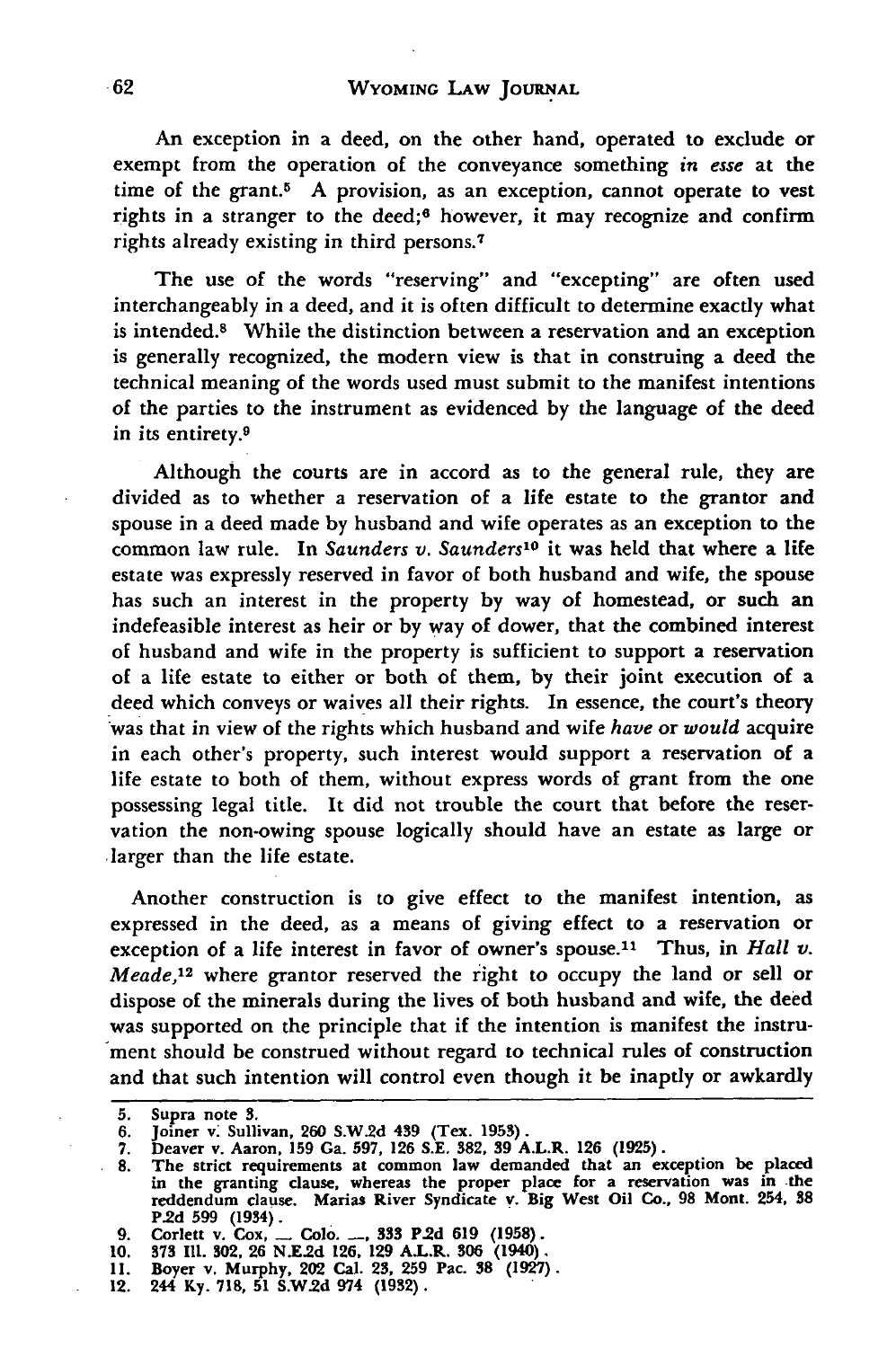#### **NOTES**

expressed. The Wyoming court has said that the intention of the parties is to **be** ascertained **by** considering all the provisions of the deed as well as the situations of the parties, and then to give effect to such intention if possible.<sup>13</sup>

One court<sup>14</sup> indicated that the spouse joining in the execution was not a stranger to the deed. It seems, however, the "stranger to the deed" really means stranger to the title.<sup>15</sup>

Some courts hold that, although the reservation is not operative, a result favoring the spouse may **be** reached on the basis of a covenant to stand seised, the use being executed to the spouse **by** the statute of uses.<sup>16</sup> In most, if not all, of those cases which hold in favor of a creation of an interest in the spouse, it is clearly manifest that the grantor intended the spouse to take an interest. These courts admittedly do not follow strict **logic, <sup>17</sup>**but the liberal view is rationalized on the ground that the right result is reached. "Pure logic for its own sake, should not be allowed to frustrate the clearly ascertained intention of a grantor which does not violate an established rule of construction or of law."<sup>18</sup> The ends of justice are left to be promoted in the long run even though indirect methods are employed to arrive at the result.<sup>19</sup>

On the other hand, the jurisdictions which reject the view that the relationship of husband and wife is an exception to the rule against strangers to the deed adhere to the rule that there can be no valid and operative conveyance without words of grant.20 The spouse has, at most, only an inchoate interest in the property **by** virute of statute; therefore, she logically can hold no greater interest in the real estate after the execution of the deed than she did before, and the estate reserved in the deed is reserved to the grantor. It is thought improper to allow the interest to vest in the spouse without words of grant. A construction allowing the spouse to take **by** means of a reservation or exception is in effect allowing a conveyance to be made **by** intention only, unless there are other circumstances surrounding the transaction. Thus, the rule that interest in land cannot pass without the formalities of a conveyance being observed is defeated.<sup>21</sup>

**<sup>13.</sup>** Balch v. Arnold, **9** Wyo. **17, 59** Pac. 434 **(1899).**

<sup>14.</sup> Supra note **11.**

**<sup>15.</sup>** Lemon v. Lemon, **273** Mo. 484, 201 S.W. **103 (1918). 16.** Bryan v. Bradley, **16** Conn. 474 (1844).

**<sup>17.</sup>** Glasgow v. Glasgow, 221 **S.C. 322, 70 S.E.2d** 432 **(1952).**

**<sup>18.</sup> Id. 70 S.E.2d** at 456.

**<sup>19.</sup>** Assuming the wife does take a vested interest, a further problem is encountered: classifying the interest. **A** tenancy **by** the entireties may be created if the need for a strawman is deemed unnecessary, or the grantee may be said to constitute the strawman on the theory that a reservation operates as a grant and regrant. 20. Ogle v. Barker, 224 **Ind.** 489, **68 N.E.2d 550** (1946).

<sup>21.</sup> Wyo. Comp. Stat. § 5-101 (1945) does not require that the conveyance itself be in writing as does the English Statute of Frauds. Wyo. Comp. Stat. § 66-101 (1945) states that a conveyance may be made by instrument; ther a conveyance **by** livery of seisin is encountered.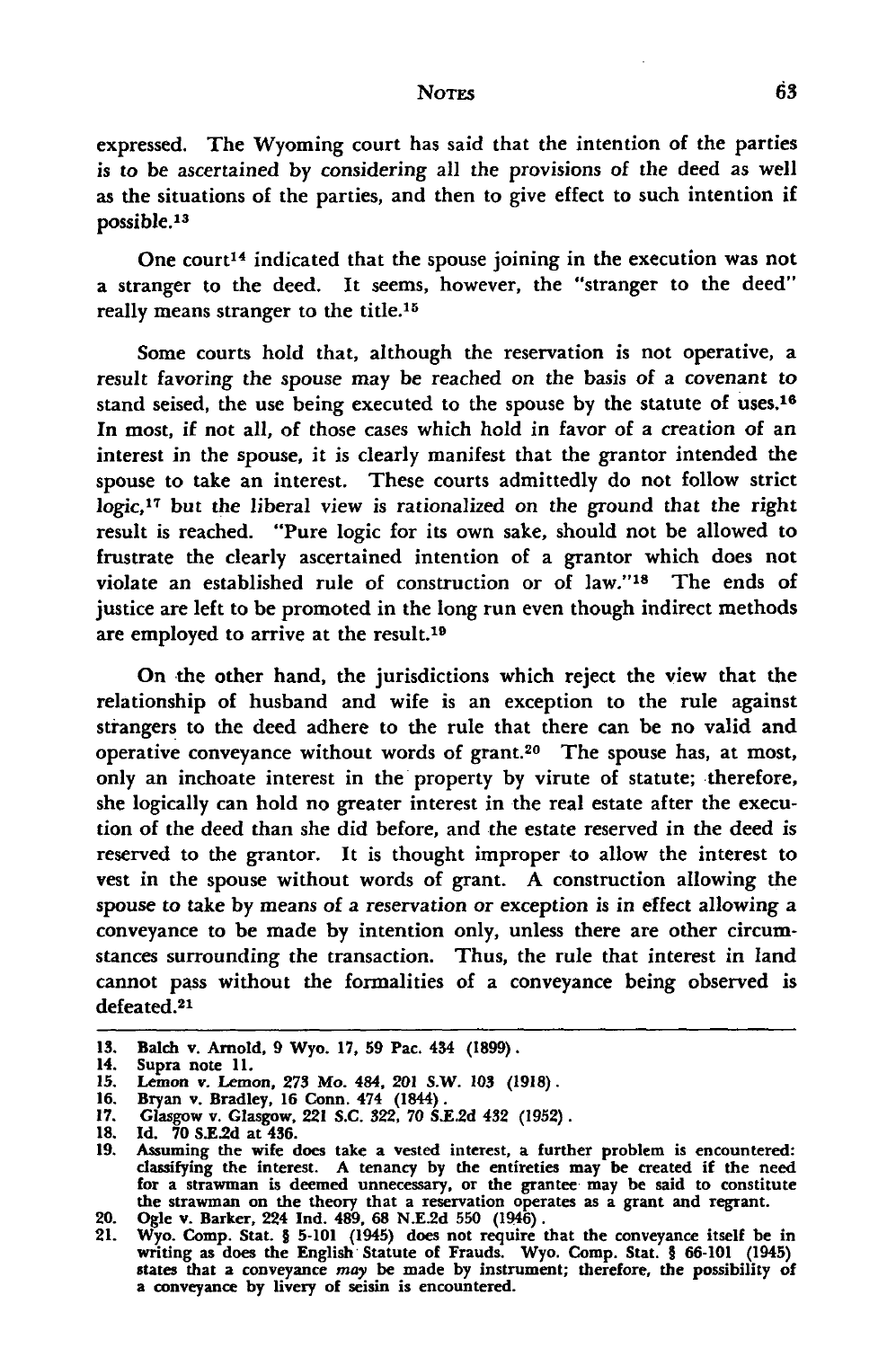Another situation, in which the problem is quite likely to arise in Wyoming, is where the non-owning spouse signs as grantor to a deed which includes a reservation of the minerals. The issue is somewhat the same as the creation of a life estate in the spouse, that is, the vesting of an estate in land in a stranger to the title. *Leidig v. Hoopes*<sup>22</sup> is the only case directly in point to this problem. It was held (one judge dissenting) that where a wife, owning no interest in the real estate, joined with her husband in executing a conveyance of the property which contained a reservation of the minerals in favor of the *vendors,* the mineral estate was reserved to the husband, and the wife acquired no title thereby.<sup>23</sup> It was reasoned that the right reserved must be out of some interest owned by the grantor at the time of the grant. The reservation merely reserves a specific interest from the operation of the grant and leaves that interest vested in the grantor to whom it belonged before and at the time of the execution of the deed. $24$  Therefore, the reservation could not create an estate which did not already exist; and if the wife did not own an interest in the real estate prior to signing the deed, she could not logically hold a greater interest after she executed the deed than she did before its execution.

It should be noted, however, that the decision indicates by way of *obiter dictum* that a deed might be drawn in a manner that would accomplish the conveyance of a reserved interest to a stranger to the title. 25 In other words, the title may be conveyed if words of grant to the wife are used in conjunction with the reservation.

Since it appears possible to convey an interest in land in Wyoming without the requirement of a written instrument,<sup>26</sup> the intention of a grantor to create an interest in the spouse may be effected by regarding the reservation as a covenant of seisin.

At most, the creation of an interest in the spouse by means of reservation should be confined to that of a life interest. The purpose of homestead and dower statutes, like that of a life estate, is to provide economic security for the widow or widower, but to allow the vesting of a fee simple interest because of the combined interest of husband and wife and that of a homestead provision is beyond the pale of the purpose and theory of the statute.

Where a routine reservation to the grantor is discovered **by** the examiner, whether the words used be singular or plural,<sup>27</sup> an ambiguity

<sup>22. .....</sup> Okla. ...., 288 P.2d 402, 4 Oil & Gas Rep. 1952 (1955).<br>23. The case was followed in Pruitt v. Burrow, .... Okla. ..., 29.

<sup>23.</sup> The case was followed in Pruitt v. Burrow, .... Okla. ..., 291 P.2d 349 (1955).<br>24. Technically this analysis of the operation of a reservation as distinguished fro

<sup>24.</sup> Technically this analysis of the operation of a reservation as distinguished from an exception is incorrect. In the case of an exception the interest never passes from the grantor, whereas a reservation operates to pass the entire interest to the grantee, and the interest reserved is a new interest out of that granted which is returned to the grantor. Under the modern view of the use of reservations and exceptions, the distinction is of no importance.

**<sup>25.</sup>** Supra note 22. **288 P.2d** at 404, 4 Oil **&** Gas Rep. at 1954. **26.** Supra note 21.

**<sup>27.</sup>** The Leidig case, supra note 22, reserved the minerals to the *vendors.*